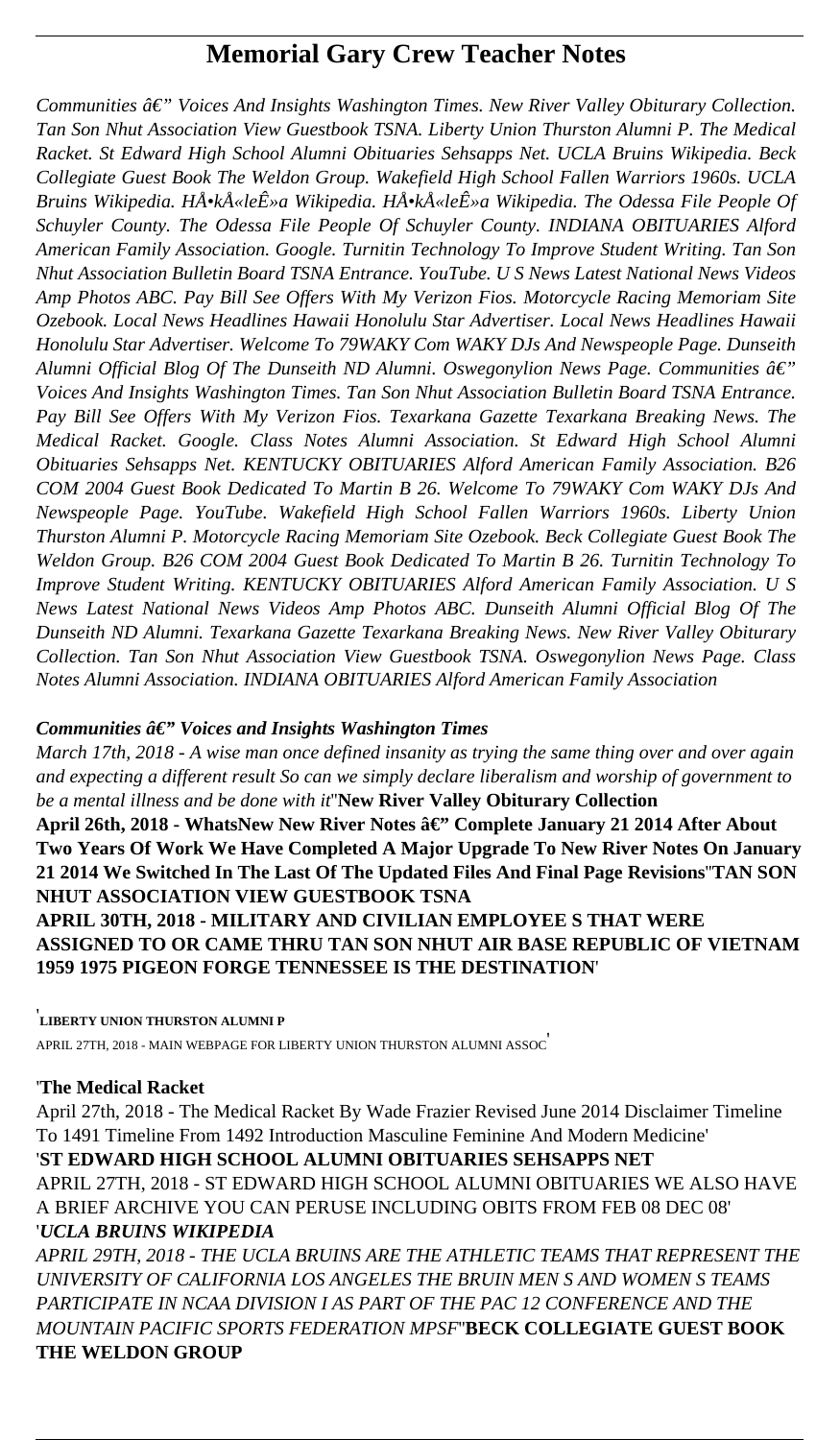## APRIL 30TH, 2018 - BECK COLLEGIATE GUEST BOOK PLEASE FILL OUT THE FIELDS BELOW AND WE WILL ADD YOUR COMMENTS TO THE BOOK''**WAKEFIELD HIGH SCHOOL FALLEN WARRIORS 1960S**

APRIL 26TH, 2018 - 1960 BARBARA KAYE ANDERSON SWANNER 4 8 2017 BARBARA KAYE SWANNER 74 OF TROUTDALE THE FLATRIDGE COMMUNITY DIED MONDAY APRIL 8 2017 AT ALLEGHANY MEMORIAL HOSPITAL IN SPARTA N C'

## '*UCLA Bruins Wikipedia*

*April 29th, 2018 - The UCLA Bruins are the athletic teams that represent the University of California Los Angeles The Bruin men s and women s teams participate in NCAA Division I as part of the Pac 12 Conference and the Mountain Pacific Sports Federation MPSF*" $h\AA$ <sup>-</sup> $k\AA$ <sup>\*</sup> **wikipedia**

april 28th, 2018 - construction polynesian voyaging canoes were made from wood whereas hŕkÅ«le†a incorporates plywood fiberglass and resin hÅ•kÅ«le†a measures 61 feet 5 inches 18 7 m loa 15 feet 6 inches 4 72 m at beam displaces 16 000 pounds 7 260 kg when empty and can carry another 11 000 pounds 4 990 kg of gear supplies and 12 to 16 crew'

## 'HŕkÅ«leÊ»a Wikipedia

April 28th, 2018 - Construction Polynesian voyaging canoes were made from wood whereas HŕkÅ«le†a incorporates plywood fiberglass and resin HÅ•kÅ«le†a measures 61 feet 5 inches 18 7 m LOA 15 feet 6 inches 4 72 m at beam displaces 16 000 pounds 7 260 kg when empty and can carry another 11 000 pounds 4 990 kg of gear supplies and 12 to 16 crew'

## '**THE ODESSA FILE PEOPLE OF SCHUYLER COUNTY**

## **APRIL 24TH, 2018 - THE LATEST BREAKING NEWS ON ODESSA NY AND SCHUYLER COUNTY INCLUDING SPORTS BUSINESS GOVERNMENT AND PEOPLE WITH CALENDAR OF EVENTS AND CLASSIFIED ADS**''**The Odessa File People of Schuyler County**

April 24th, 2018 - The latest breaking news on Odessa NY and Schuyler County including sports business government and people with calendar of events and classified ads'

## '**INDIANA OBITUARIES Alford American Family Association**

April 28th, 2018 - INDIANA OBITUARIES OF ALFORDS AND SPELLING VARIATIONS Obituaries are listed alphabetically by FIRST name Included are people whose last name maiden name or married name is Alford or a spelling variation Alfred Alvord Allford Halford Hallford Holford etc'

#### '**Google**

April 29th, 2018 - Search the world s information including webpages images videos and more Google has many special features to help you find

# exactly what you re looking for''**turnitin technology to improve student writing**

april 30th, 2018 - turnitin creates tools for k 12 and higher education that improve writing and prevent plagiarism turnitin $\hat{a} \in T^M s$  formative feedback and originality checking services promote critical thinking ensure academic integrity and help students become better writers'

## '**Tan Son Nhut Association Bulletin Board TSNA Entrance**

#### **April 28th, 2018 - There is an August 2010 Special Edition of Revetments 1 It is time for the TSNA Members to elect a new Vice President We have two wonderful members running for that office**'

'**YouTube**

April 28th, 2018 - Enjoy the videos and music you love upload original content and share it all with friends family and the world on YouTube''*U S News Latest National News Videos Amp Photos ABC April 30th, 2018 - Get The Latest Breaking News Across The U S On ABCNews Com*''**Pay Bill See Offers with My Verizon Fios April 15th, 2018 - Review and pay your bill sign up to pay your bill automatically and see the**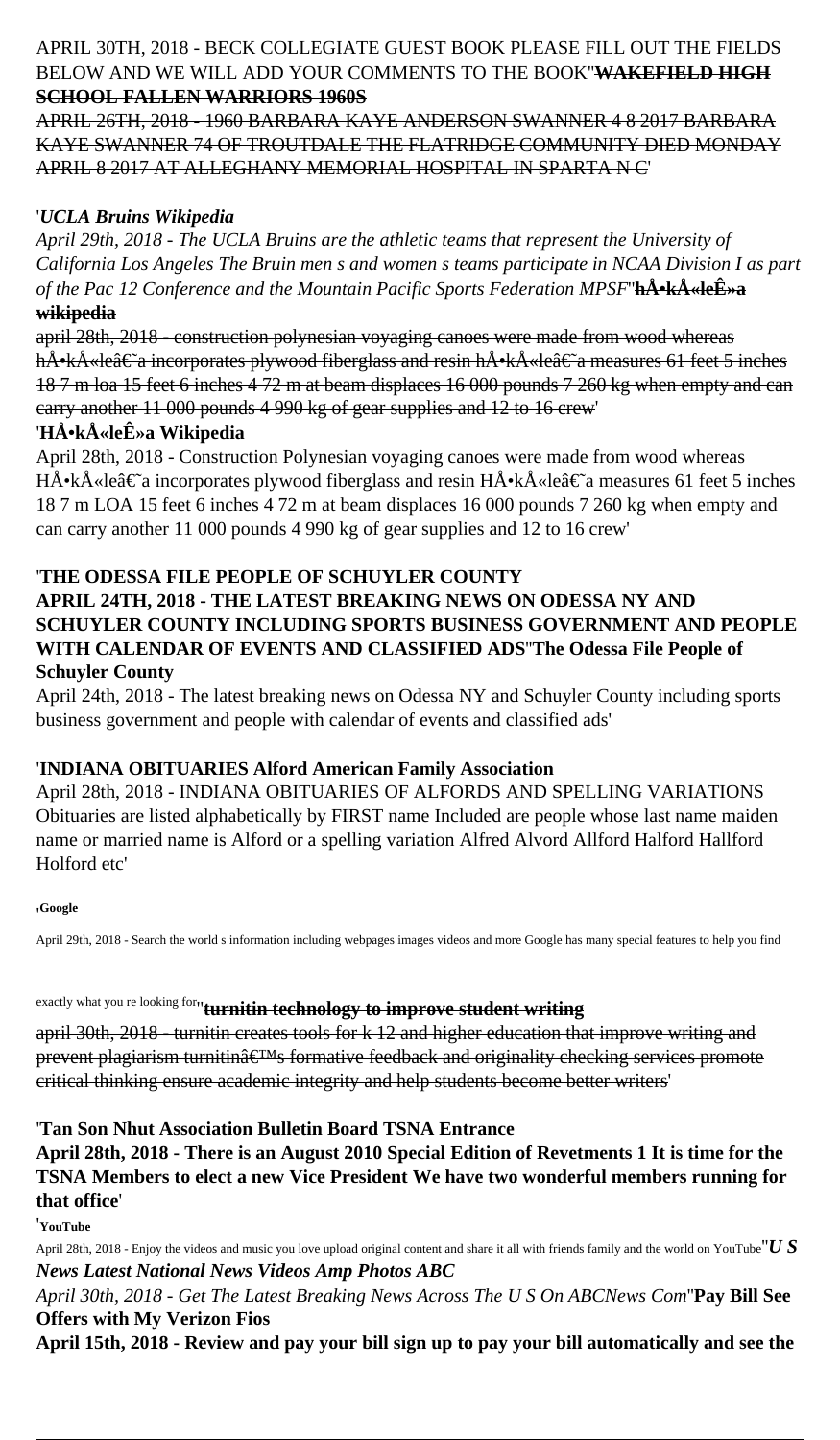## **latest upgrade offers and deals Sign in to My Verizon today**'

#### '**Motorcycle Racing Memoriam Site Ozebook**

April 29th, 2018 - RACING MOTORCYCLISTS MEMORIAL TRIBUTE Gone But Not Forgotten Long Remembered Dedicated To Bill Whitworth The Little Dynamo'

#### '**Local News Headlines Hawaii Honolulu Star Advertiser**

April 27th, 2018 - Hawaii S Source For Local News Headlines In Depth Coverage Of Hawaii News From Your Trusted Daily Newspaper Call 538

NEWS 6397 To Subscribe Today' '**Local News Headlines Hawaii Honolulu Star Advertiser**

April 27th, 2018 - Hawaii s source for local news headlines In depth coverage of Hawaii news from your trusted daily newspaper Call 538 NEWS

6397 to subscribe today''**Welcome To 79WAKY Com WAKY DJs And Newspeople Page April 30th, 2018 - I Really Enjoyed Revisiting Lots Of Memories On Your WAKY Web Site I Was Privileged To Do 7 00 PM To Midnights In 1958 1959**'

March 17th, 2018 - A wise man once defined insanity as trying the same thing over and over again and expecting a different result So can we simply declare liberalism and worship of government to be a mental illness and be done with it'

#### '**Dunseith Alumni Official Blog Of The Dunseith ND Alumni**

**April 29th, 2018 - Reply From Jim Metcalfe AZ Hi Gary About The Dunseith Independent** Baseball Team From The Early â€<sup>™50</sup>â€<sup>™</sup>s I Was The Catcher In 1953 And We Were The **Dunseith Gardners**'

#### '*oswegonylion news page*

*April 27th, 2018 - Oswego NY oswego lion news chat gossip classifieds recipes photos Read about Oswego NY 13126 Thomas Coyle Murder The Last Usher*'

### 'Communities â€'' Voices and Insights Washington Times

'**tan son nhut association bulletin board tsna entrance** april 28th, 2018 - there is an august 2010 special edition of revetments 1 it is time for the tsna members to elect a new vice president we have two wonderful members running for that office'

## '**Pay Bill See Offers with My Verizon Fios**

## **April 15th, 2018 - Review and pay your bill sign up to pay your bill automatically and see the latest upgrade offers and deals Sign in to My Verizon today**'

'**Texarkana Gazette Texarkana Breaking News**

April 30th, 2018 - The Texarkana Gazette Is The Premier Source For Local News And Sports In Texarkana And The Surrounding Arklatex Areas' '**The Medical Racket**

April 27th, 2018 - The Medical Racket By Wade Frazier Revised June 2014 Disclaimer Timeline to 1491 Timeline from 1492 Introduction

#### Masculine Feminine and Modern Medicine'

#### '**Google**

April 29th, 2018 - Search the world s information including webpages images videos and more Google has many special features to help you find exactly what you re looking for''*CLASS NOTES*

#### *ALUMNI ASSOCIATION*

*APRIL 22ND, 2018 - CLASS NOTES LEARN WHAT'S HAPPENING WITH YOUR CLASSMATES AND OTHER BU FRIENDS BY BROWSING THE CURRENT CLASS NOTES BELOW*'

'**St Edward High School Alumni Obituaries sehsapps net April 27th, 2018 - St Edward High School Alumni Obituaries We also have a brief archive you can peruse including obits from Feb 08 Dec 08**' '**KENTUCKY OBITUARIES Alford American Family Association**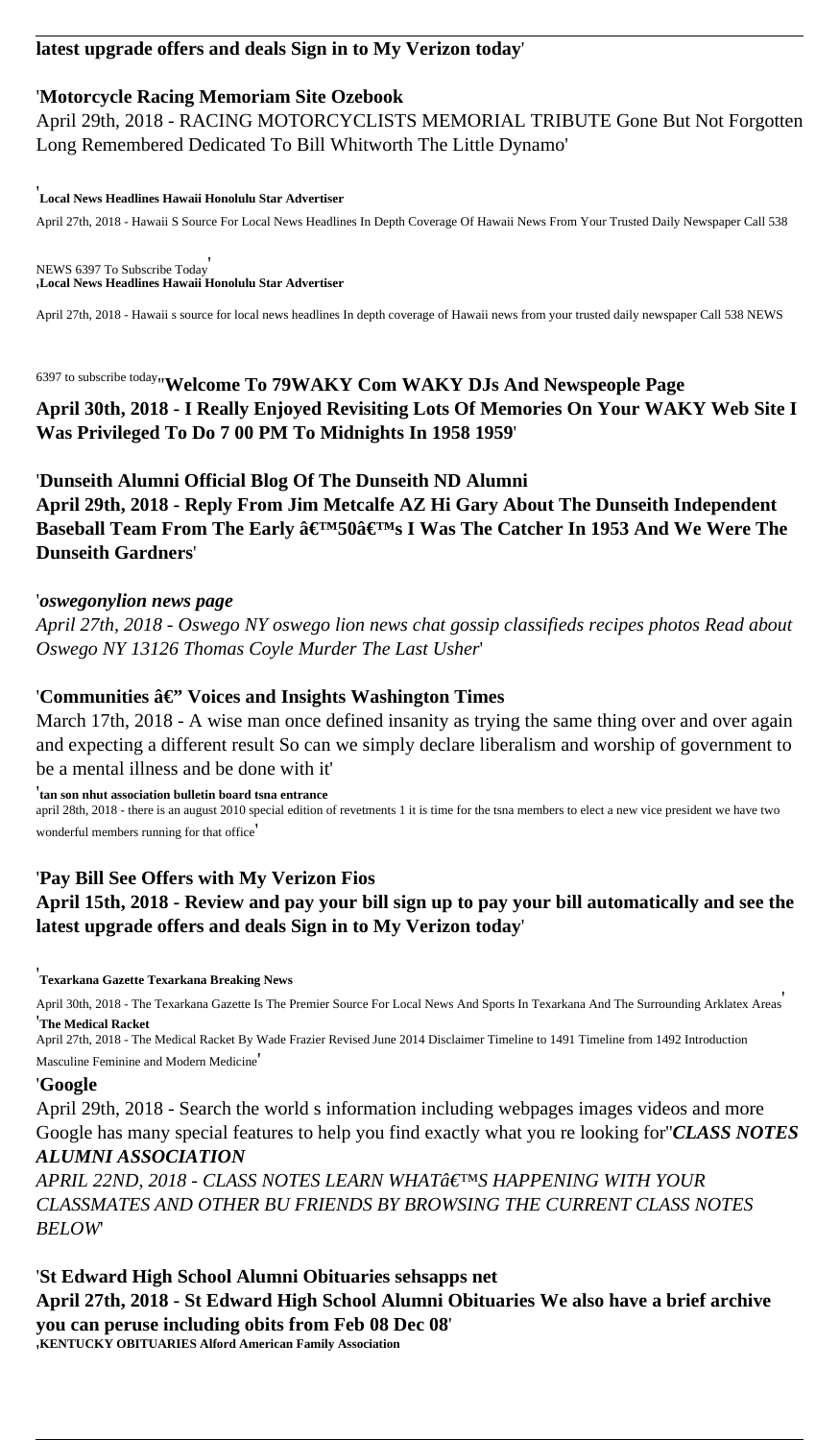April 27th, 2018 - KENTUCKY OBITUARIES OF ALFORDS AND SPELLING VARIATIONS Obituaries Are Listed Alphabetically By FIRST Name Included Are People Whose Last Name Maiden Name Or Married Name Is Alford Or A Spelling Variation Alfred Alvord Allford Halford Hallford Holford Etc,

#### '**b26 com 2004 guest book dedicated to martin b 26**

april 29th, 2018 - date 12 29 2004 time 7 38 am james d pascoe marauder man 394th b grp 587th b sqd served april 1943 to nov 1945 after armament

school at lowery and flex gunnery school near fort meyer i was assigned to the 394 at kellogg field and joined the ted kubala crew as tail gunner after

being shot down on april 21st 1944 i managed to evade'

#### '*welcome to 79waky com waky djs and newspeople page*

*april 30th, 2018 - i really enjoyed revisiting lots of memories on your waky web site i was privileged to do 7 00 pm to midnights in 1958 1959*''**YouTube**

April 28th, 2018 - Enjoy the videos and music you love upload original content and share it all with friends family and the world on

#### YouTube''**wakefield high school fallen warriors 1960s**

april 26th, 2018 - 1960 barbara kaye anderson swanner 4 8 2017 barbara kaye swanner 74 of troutdale the flatridge community died monday april 8 2017 at alleghany memorial hospital in sparta n c'

## '**Liberty Union Thurston Alumni P April 27th, 2018 - Main Webpage For Liberty Union Thurston Alumni Assoc**'

# '**MOTORCYCLE RACING MEMORIAM SITE OZEBOOK APRIL 29TH, 2018 - RACING MOTORCYCLISTS MEMORIAL TRIBUTE GONE BUT NOT FORGOTTEN LONG REMEMBERED DEDICATED TO BILL WHITWORTH THE**

**LITTLE DYNAMO**''**Beck Collegiate Guest Book The Weldon Group**

April 30th, 2018 - Beck Collegiate Guest Book Please Fill Out The Fields Below And We Will Add Your Comments To The Book' '**B26 COM 2004 Guest book dedicated to Martin B 26**

April 29th, 2018 - Date 12 29 2004 Time 7 38 AM James D Pascoe Marauder Man 394th B Grp 587th B Sqd Served April 1943 to Nov 1945 After Armament School at Lowery and Flex Gunnery school near Fort Meyer I was assigned to the 394 at Kellogg Field and joined the Ted Kubala crew as tail gunner After being shot down on April 21st 1944 I managed to evade' '**turnitin technology to improve student writing**

april 30th, 2018 - turnitin creates tools for k 12 and higher education that improve writing and prevent plagiarism turnitin's formative feedback

and originality checking services promote critical thinking ensure academic integrity and help students become better writers''**KENTUCKY**

#### **OBITUARIES Alford American Family Association**

April 27th, 2018 - KENTUCKY OBITUARIES OF ALFORDS AND SPELLING VARIATIONS Obituaries Are Listed Alphabetically By FIRST Name Included Are People Whose Last Name Maiden Name Or Married Name Is Alford Or A Spelling Variation Alfred Alvord Allford Halford Hallford Holford Etc''**U S News Latest National News Videos Amp Photos ABC**

April 30th, 2018 - Get The Latest Breaking News Across The U S On ABCNews Com'

#### '**Dunseith Alumni Official Blog of the Dunseith ND Alumni**

April 29th, 2018 - Reply from Jim Metcalfe AZ Hi Gary About the Dunseith independent baseball team from the early '50's I was the catcher

in 1953 and we were the Dunseith Gardners'

#### '**Texarkana Gazette Texarkana Breaking News**

April 30th, 2018 - The Texarkana Gazette is the premier source for local news and sports in Texarkana and the surrounding Arklatex areas''**New River Valley Obiturary Collection** April 26th, 2018 - WhatsNew New River Notes â€" Complete January 21 2014 After about two years of work we have completed a major upgrade to New River Notes On January 21 2014 we switched in the last of the updated files and final page revisions'